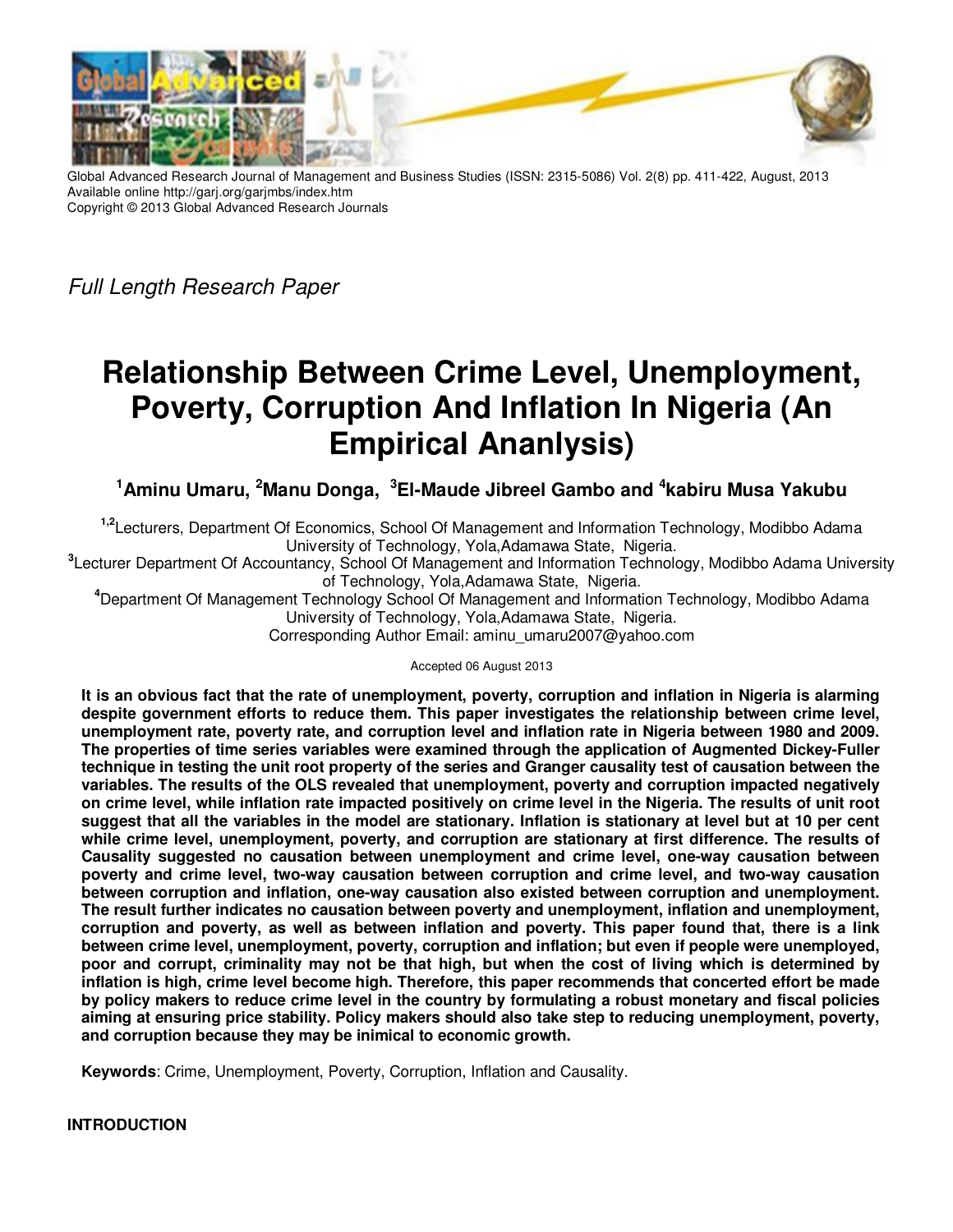The growth of crime level in Nigeria especially in recent times has become one of the major social problems facing the country. The dominance of crime in developing countries increases the volatility of issue, for it pyramids one fear upon others (Ahmed, 2012). Schaefer (1989) defined crime as a violation of criminal law which its formal penalties are applied by some government authority. Crime according to Bazau (1994) is something which offends the morality of society, or that violates the divine law. In Nigeria many adduce the level of crime to the rate of unemployment, poverty, corruption among others. The idea that unemployment, poverty and corruption are related to a whole series of other misfortunes such as illness, despair, and crime is not a new one. The Bible contains many references to poverty, for example. God judged the kings of Israel by their treatment of the poor. Jesus seemed to favor the poor and their company over that of the rich and powerful. The Catholic Church has always held the position that the poor "deserved" alms or charity and did not treat the poor unkindly. The Holy Quran in many chapters held the same position that alms and charity should be given to the poor, orphans and travellers.

The idea that the poor are somehow disreputable can be traced back in European society to the birth of Calvinism and the Protestant work ethic. As pointed out by Max Weber, as Calvin's followers sought a sign from God that they were indeed among God's predestined elite, they hit upon the notion that God's blessing might be demonstrated through success in a worldly calling or profession. Thus, business success was the sign of God's blessing. On the other hand, the poor could certainly not be considered members of the elect. The idea that the poor were lazy and refused to "pick themselves up by their own bootstraps" became predominant over the older perspective that the poor were "closer to God."

The first ever crime to be committed dates back to the first family on earth when Cain murdered his brother Abel, this shows that crime had been existing from time immemorial.

Governments the world over try to curb the crime rate and if possible eradicate crime. Similarly, unemployment, an economic disease is also another problem which governments also try to reduce if not eradicate. It is however interesting to note that where unemployment exists especially at a higher rate there is the tendency for crime rate to also increase because people are easily lured or compelled to criminal tendencies in the face of frustration, poverty and loss of hope in making it.

According to Becker's (1965) economic theory of crime, unemployed people are deprived of legal income resources and thus are more likely to derive some income from illegal activities. Also, many models of crime suggested that unemployment and individuals with low wages face strong incentives to commit crime. Labor

market conditions are believed to have a significant effect on the nation's crime rates. If unemployment rate goes up the legitimate earning opportunities decline and crime tends to increase because the costs of crime goes down for the unemployment workers.

In Nigeria every political aspirant has generation of employment as one of his/her manifesto with various proposals on how this can be achieved although this is yet to be proved after almost fifty years of existence.

Thus this paper apart from establishing the relationship between unemployment, poverty, corruption, inflation and crime also offers solutions to the problem of unemployment and poverty with particular reference to Nigeria. The paper also seeks to answer questions such as: to what extent do unemployment, poverty, corruption and inflation explain or determine crime in Nigeria? Does unemployment, poverty, corruption and inflation causes' crime in Nigeria? How can the menace of unemployment, poverty, corruption, inflation and crime be control to the barest minimal in Nigeria?

# **Theoretical/Empirical framework**

Based on the premise that the poor are lazy and refuse to work hard, it is not too far of a stretch to argue that they will "choose" crime because it is the easy way out. This is similar to the argument frequently made about welfare. Many believe that if offered handouts such as welfare the lower classes will never go to work. Contemporary conservative authors such as George Gilder and Charles Murray advocate the elimination of welfare as an "incentive" for the poor to return to work. Welfare, which has its origins in Elizabethan poor laws [England], was always based on the concept that subsidies to the ablebodied must be kept lower than the lowest paid wage earners, Otherwise, those at the bottom of society would never work since they had no incentive.

Of course, there are a number of other explanations for why poverty and criminal behavior might be related other than those based on the utilitarian rational calculus approach advocated by classical free will theorists. It is possible, for example, that poverty is related to other factors such as resentment, malnutrition, or low intelligence, and that it is these factors which ultimately produce crime. If severe malnutrition (or eating leadbased paint) produces lifelong brain damage, then the long-term effect may be increased rates of crime among these at-risk populations.

However, besides these indirect models, a number of direct correlations between crime and poverty have been expounded upon. For example, if poverty and crime are related, then those societies with higher rates of poverty should have higher crime rates. Similarly, crime should rise during periods of economic depression and decrease whenever economic conditions and opportunities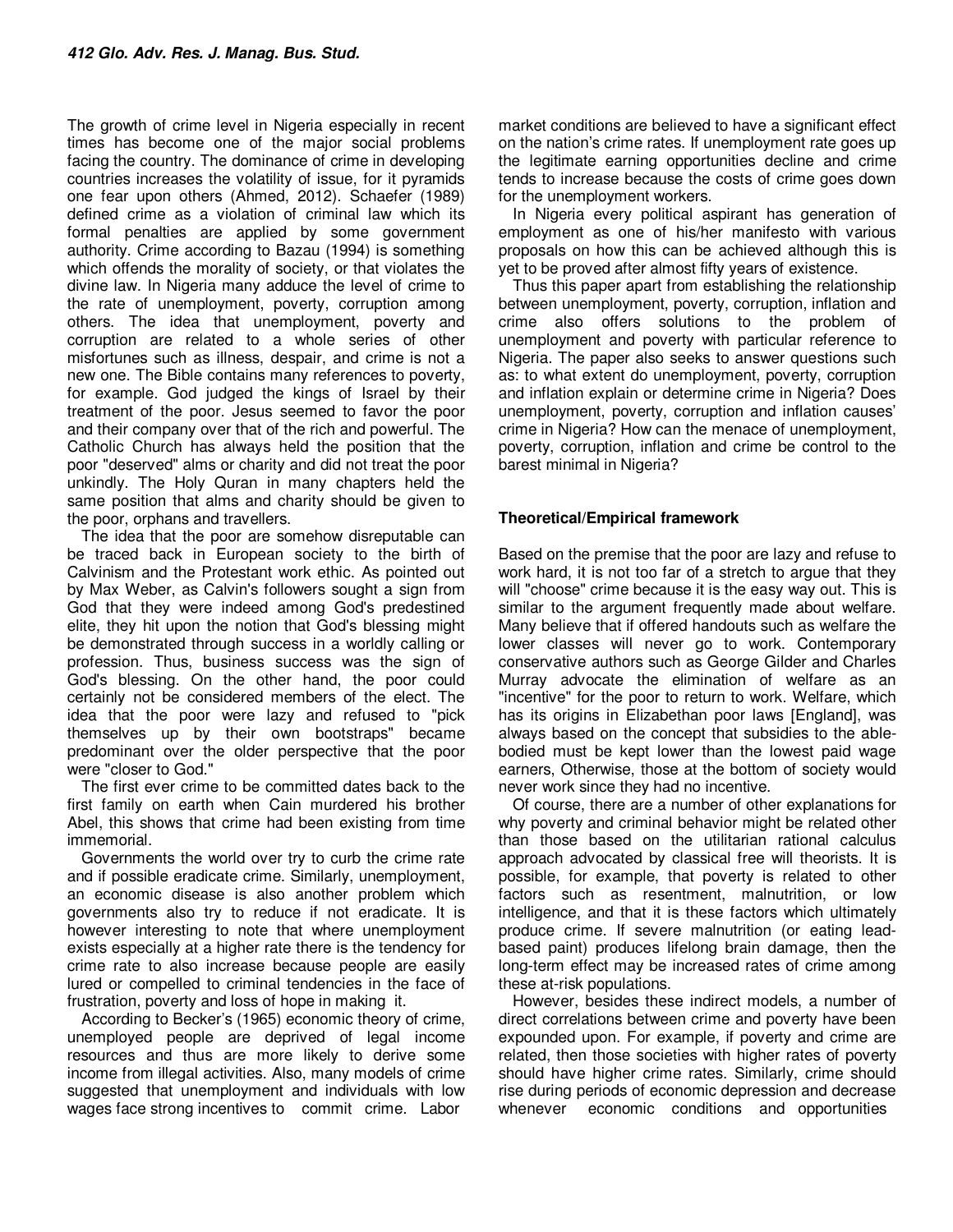improve. Crime rates should also be higher in poor communities v. middle- and upper-class neighborhoods. The fundamental question in criminology has been why do people commit crimes?. Many scholars have tried to proffer explanations on why some people conform whereas others deviate (Franca, 2012). Robert Merton in his postulation on the Strain Theory posited that in a class-oriented society, opportunities to get to the top are not equally distributed. Few members of the lower class ever get to the top. His theory emphasized two

fundamental elements (i) cultural goals that people believe are worth striving for and (ii) institutionalized means to attain the desired goals. Disparity between goals and means engenders frustration which leads to strain. It is common knowledge that the Nigerian society extols material success but the opportunities to attain success are not available to everyone. Conflicts theories on their partargue that the deficiencies of the capitalist economic system are inherently contradictory and therefore conflict-ridden. That in a capitalist society that the battle line is between the ''haves'' and the ''have nots''. The system oppresses and exploits workers and this is tacitly supported by state. Laws are made to protect the rich and the powerful. Based on the preceding argument conflict theories see crime as the inevitable outcome of monopoly capitalism. Such distinctive features of the capitalist system as free enterprise, competition, private acquisition of propertyand achievement tend to encourage crime as people struggle for economic advantage. Gordon (1973) posits that capitalist societies do not guarantee economic security to majority of their members. Consequently each individual seeks out the best opportunity to fend for himself, sometimes through criminal pursuits. The increase in crime and violent behavior could be attributed to the disillusionment of the ''have nots'' in the way and manner the state is being govern. Franca (2012) sited example with some state of the north like Borno state where Boko Haram is waging war against the government and police, often demanding for the governors to resign.

Attempts to statistically study these questions can be traced back to early 19th century France and the work of Guerry and Quetelet. Since the time of Guerry and Quetelet many criminologists have studied the relationship between poverty and crime. However, the findings of such studies depend significantly on how the measure of what constitutes poverty is operationalized.

## **Differences between (1) poverty, (2) social inequality, and (3) relative depravation have been operationalized**

(1) Poverty has often been defined according to an economic standard. A "poverty line" is drawn based upon income considered necessary to meet basic living

standards. While all such standards are arbitrary, the percent of the population

living below the poverty line is often used as a measure of social stability.

(2) Social Inequality is a comparison between the material level of those who have the least in society and the material level of other groups. Sociologists, political scientists, and economists often divide the population up into 5ths and compare them on income, wealth, etc. Historical comparisons are also done to determine longterm changes in the percentages of wealth or income each fifth has access to. Overall the long-term trend was an upward one for the bottom fifths through 1980 when the trend reversed itself; some say as a result of the introduction of "trickle-down economics" and the concurrent attack on welfare.

Economic inequality models are also used for crosscultural comparisons. Nations in which everyone is relatively poor such as many third world countries have little social inequality. Communist or socialist societies attempted to minimize economic inequality but still allowed a rather substantial gap between party leaders and officials [the new class] and the rest of the population.

(3) Relative deprivation has a psychological component to it. It is based on the perception that there is a large distinction between the quality of life available to the poor and the middle classes and the wealthy. Feelings of resentment and injustice must be present for relative depravation to be a significant factor. This phenomenon is thought to be particularly acute in large cities where the wide gap between the wealthy and the poor is readily apparent everyday. The image is one of poor people looking into the store windows of Bloomingdales or Neiman Marcus and finding them unable to afford to purchase anything.

## **Are unemployment (and other measures of poverty) and crime statistically linkable? (2) Social inequality and crime? (3) Relative deprivation and crime?**

(1) Unemployment has been used as a way to measure the relationship betweenpoverty and crime because unemployment goes up or down with periods of economic depression or prosperity respectively. The study of the relationship between unemployment and crime has produced considerable controversy. What are some of the specific findings of research in this area? Within criminology, the conclusion is that there is either no relationship between unemployment and crime or that the relationship (which correlations show is sometimes positive and sometimes negative) is ultimately insignificant. Other measures of poverty have been employed as well. Many studies of this phenomenon measure poverty by analyzing factors such as the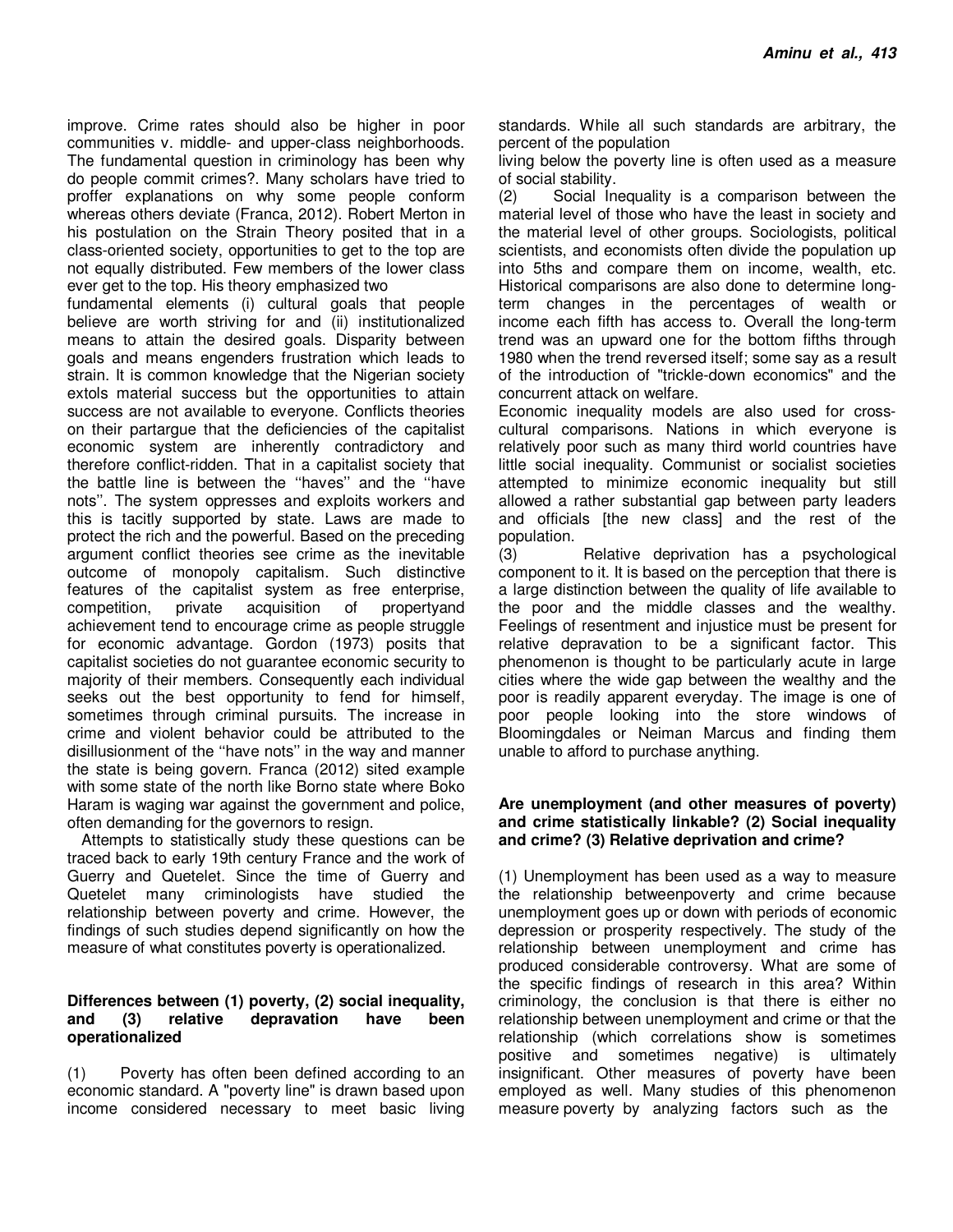number of poor people who live in specific neighborhoods or by operationalizing structural poverty [measures of infant mortality, low educational achievement, the number of one-parent families, etc.]

Results of these studies have also proved inconsistent and in some cases contradictory. For example, Cho studied the relationship between the number of people living below the poverty line in major cities and the commission of the FBI's seven index crimes. He found no relationship, meaning that those cities that had a higher percentage of their population living below the poverty

line could not be correlated with higher crime rates. On the other hand, Ehrlich found a positive correlation when he used a different method of operationalizing poverty. Ehrlich found that as the percentage of households receiving less than half of the median family income increased or decreased in 1940, 1950, and 1960 the number of property crimes similarly responded. Since these were periods of overall decrease in the percentage of families falling below the 1/2 median income figure he found that property crimes decreased proportionally. Structural poverty and homicide [particularly acquaintance homicides] were found to be correlated by Loftin and Hill, Messner, and Smith and Parker. It appears that in bad economic times acquaintance homicides go up, possibly as a result of being unable to cope with such stressful situations and then lashing out as those closest around them.

2) Social inequality and crime: Cross-cultural studies have similarly found higher homicide rates in nations characterized by a greater degree of economic inequality. However, the correlation did not hold true for property crimes. American studies of economic inequality have found it to be a more significant variable than poverty. These studies often use cities or historicaleras for comparison purposes. Cities with higher rates of economic inequality are compared to those with less differentiation. Cities like New York and Los Angeles have much wider gaps between the rich and poor than cities in less prosperous parts of the country like Appalachia or the Deep South (Alabama, Mississippi).

(3) Relative deprivation: It has proved extremely difficult to study the relationship between relative deprivation and crime because the former is so difficult to operationalize. It would require interview-type data collection that is not typically used in this subfield of criminology. Economic studies typically use already existent databases that can be easily manipulated with computer statistical programs such as SPSS. How does one measure feelings that economic inequalities are unjust? While very few Americans are truly wealthy, the overwhelming majority do not feel that the current system is fundamentally unjust if we gage it by programs such as Lifestyles of the Rich and Famous. Those at the bottom appear to more frequently complain that American society in racially unjust rather than blame social class differences for their plight.

## **Why does there appear to be so much confusion within the contemporary study of whether crime and economics are related?**

The fact that these studies are based on 2 contradictory theoretical assumptions: (1) the relation between economic conditions and crime is an inverse one (2) the relation between economic conditions and crime is a positive one. As economic conditions improve crime increases because criminality is an extension of normal economic activity. For example, people with more disposable income will be able to spend that money on illegal activities like drugs, gambling, prostitution, etc. As underground organizations emerge to meet these needs they create even more crime (i.e. turf wars among drug dealing organizations). Periods of depression should see a decrease in crime. Plascowe felt he could justify this model as a long-term historical explanation because while the quality of life has risen dramatically for all in western societies, so has the crime rate. Durkheim also supported this view.

Existing literature is varied and inconsistence concerning the relationship between unemployment and crime. While some studies show that there exists a positive relationship between unemployment and crime, some studies revealed that the relationship between unemployment and crime is negative yet some studies revealed that there exists no relationship between unemployment and crime. This is supported by Witte and Witt (20010 who opined that most empirical studies of the unemployment- crime relationships have provided mixed evidence. Also different types of data had been used to ascertain if the type of relationship existing between unemployment and crime. Examples include cross section data, time series data, pane data, aggregate data and regional data.

Studies supporting a positive relationship between unemployment and crime includes the work by Freeman (1990) who discovered that there exists a positive relationship between unemployment and crime. Fougere, et al (2003) using cross section data of France estimates a positive relationship between unemployment and crime.

Chiricos (1987) conducted a survey of the major studies on unemployment and crime and concluded that the relationship between unemployment and crime frequently positive and significant. Using regional data for Spain, Andres (2002) finds statistically evidence of a positive relations between unemployment and crime. Using United Stats, state level data Rapheal and Winter-Ebmer (2001) report shows that a substantial decline in U.S property crime rates during the 1990s is attributable to the decline in the unemployment rate. Gould, Weinburg and Mustard (2002) using United state's country-level data discovered that the unemployment rate non-college educated men is significantly correlated with property crimes. Studies conducted by Thonberry and Christenson (1984) and good, Pirog-Good and Sickles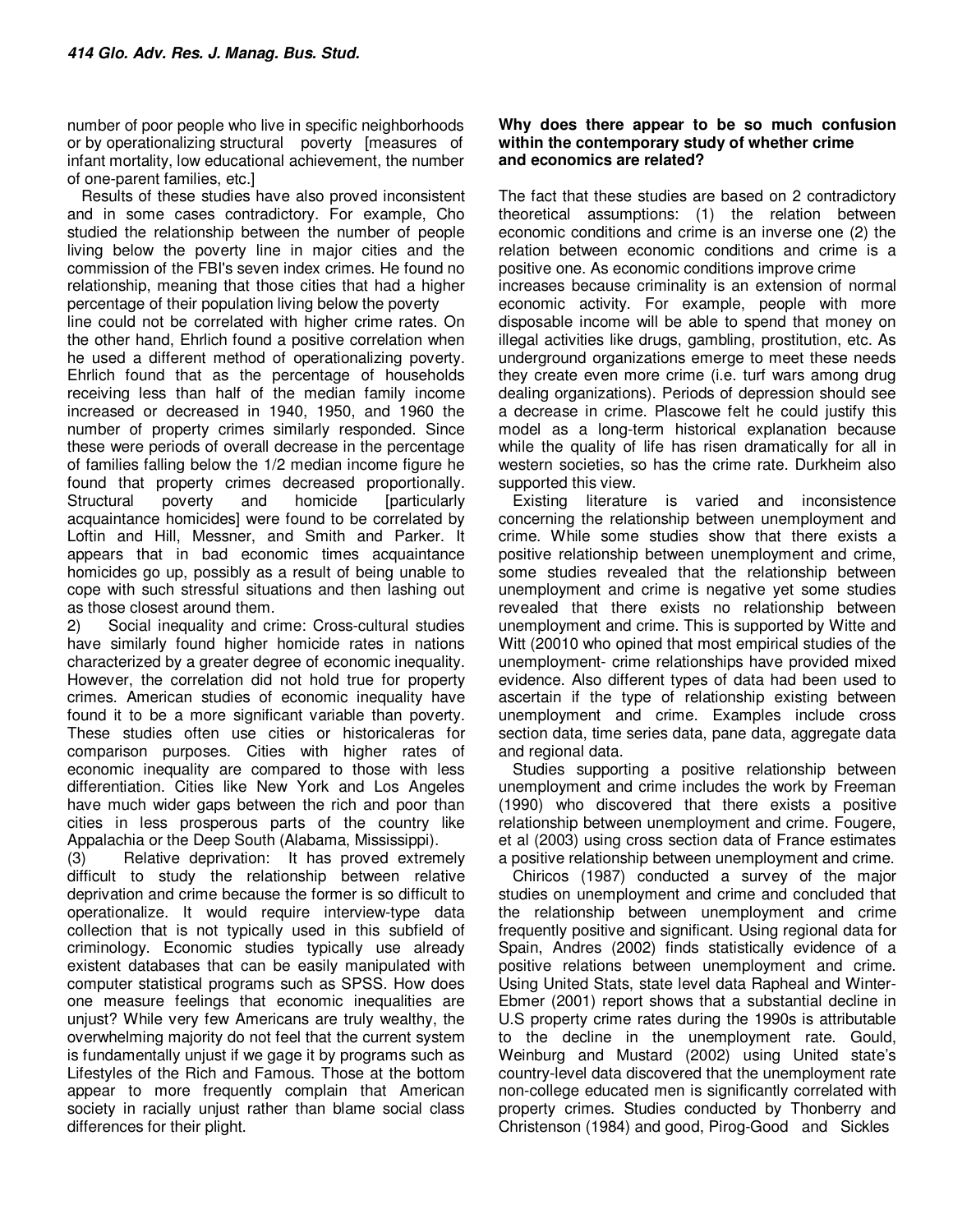(1986) also found evidence of a relationship between unemployment duration and crime land, Cantor and Russell (1995) found a lagged positive relationship between unemployment and crime in post war United States.

Allen (1996) study revealed that current unemployment has a negative influence on motor vehicle theft applying time series techniques to aggregate data for the United States (1959-1992).

Gottfredson and Hirschi (1990) argued, that the relationship between unemployment and crime is very insignificant. While Pyle and Deadman (1994) seems to think that unemployment may be less important to crime than other indicators of economic activity.

Field (1999) expressed of British crime trends since he found no effect of unemployment on post war British crime tends. Using time series models, Chamlin and Cochran (2000) found no relationship between the conventional BLS measure of unemployment and monthly tends in property crime in the United State between 1982 and 1996. Likewise, Watherburn, Lind and Ku (2001) found no evidence of any relationship between unemployment and crime in a study of the effect of the last Australian recession on break enters and steal and motor vehicle theft.

Adibe (2009) suggested that the common tendency is to blame the pervasive wave of kidnaping outside the Niger Delta exclusively on the unacceptable rate of unemployment in the country, an inefficient and corrupt police force that is ill-equipped to fight crime, and collusion between criminals and politicians. However, he sees these factors to be mere symptoms of a larger malaise, namely that pervasive kidnapping, is one of the major symptoms of both failed and a failing state,

## **THE MODEL AND DATA**

## **MODEL I**

The study first applies OLS regression of the form

| <b>CRIMEL</b>                                           | Bo+ | $\beta_1$ UNEMPL |  |
|---------------------------------------------------------|-----|------------------|--|
| $\beta_2$ POVERTY+ $\beta_3$ CORRUP+ $\beta_4$ INFL + £ |     |                  |  |

Where CRIMEL represents the crime level which is obtained by summing the crime committed against assets and property, crime against persons, and crime against lawful and local acts.

UNEMPL denotes unemployment rate

POVERTY denotes poverty rate

CORRUP denotes corruption level

INFL denotes inflation rate

£ is random walk or error term to test the relationship between unemployment, poverty and crime and the strength of their explanatory power. The sign above the

equations indicate apriori expectation of the parameters, therefore, it is expected that  $\beta_0, \beta_1, \beta_2, \beta_3$  and  $\beta_4 > 0$ .

## **MODEL II: CAUSALITY MODEL**

The model of causality test is thus specified as follows: CRIMEL<sub>t</sub>=  $\sum \phi i$  CRIMELt-1 +  $\sum \phi j$  UNEPLt-1 +  $\sum \phi k$ POVERTYt-1 +  $\sum$   $\phi$ ICORRUPt-1 +  $\sum$   $\phi$ mINFLt-1 +  $\mu$ t1 ---------------------------------------------------------------------------- 1 UNEMPL<sub>t=</sub>  $\Sigma$  αi CRIMELt-1 +  $\Sigma$  αj UNEPLt-1 +  $\Sigma$  αk POVERTYt-1 +  $\sum$  alCORRUPt-1 +  $\sum$  amINFLt-1 +  $\mu$ t1 ---------------------------------------------------------------------------- 2 POVERTY<sub>t</sub>= ∑βi CRIMELt-1 + Σ βj UNEPLt-1 + Σ βk POVERTYt-1 +  $\sum$  βICORRUPt-1 +  $\sum$  βmINFLt-1 + μt1 ---------------------------------------------------------------------------- 3 CORRUP<sub>t</sub>=  $\sum \hat{Y}$ i CRIMELt-1 +  $\sum \hat{Y}$ j UNEPLt-1 +  $\sum \hat{Y}$ k  $POVERTYt-1 + \sum \text{HCORRUPt-1 + \sum \text{MINF}Lt-1 + \mu t1 -$ -------------------------------------------------------------------------- 4 INFL<sub>t</sub>=  $\Sigma$ πi CRIMELt-1 +  $\Sigma$  πj UNEPLt-1 +  $\Sigma$  πk POVERTYt-1 +  $\Sigma$  πlCORRUPt-1 +  $\Sigma$  πmINFLt-1 + μt1 ---------------------------------------------------------------------------- 5

## **Decision rules**

The decision rule for equation  $(1)$ ,  $(2)$   $(3)$ ,  $(4)$  and  $(5)$ under causality models is test of null hypothesis that the estimated coefficients are equal to zero at an appropriate level of significance or using the rule of thumb that if tstatistic is at least 2 the null hypothesis is rejected otherwise accepted. Therefore, Equation(1) UNEMPL,POVERTY, CORRUP or INFL causes CRIMEL if Ho:  $φ$ j,  $φ$ k $φ$ l, $φ$ m, = 0 is rejected. Equation(2) CRIMEL,POVERTY, CORRUP or INFL causes UNEMPL if Ho:  $\alpha_{i}$ ,  $\alpha_{k}$ ,  $\alpha_{m}$  = 0 is rejected. Equation(3) CRIMEL, UNEMPL,CORRUP, INFL or causes POVERTY if Ho:  $βi$ ,  $βk$ ,  $βl$ ,  $βm$ , = 0 is rejected. Equation(4) CRIMEL, UNEMPL,POVERTY or INFL causes CORRUP if Ho: \amequibely, \ambdat{if \times} causes CORRUP if Ho: \ambdat{if \times} \lefta\$ \frac{if \times} cause S Equation(5) CRIMEL, UNEMPL,POVERTY or CORRUP or causes INFLif Ho:  $πi, πj, πk, πl, = 0$  is rejected.

A cointegration tests was also carried out to detect a long-run relationship between unemployment, poverty and crime. This method is been applied in many areas of applied research in economics but it has not been extensively utilized in the research of the economics of crime. Before the development of this method, many empirical researches utilized the OLS alone but this was found to give spurious results. In addition ADF Technique is adopted to test the unit root property of the time series data used. This method was adopted because most time series data exhibit a random walk and often non stationary. Thetraditional Granger causality tests will be applied in this study as an alternative way of detecting a causal link between unemployment, poverty and crime.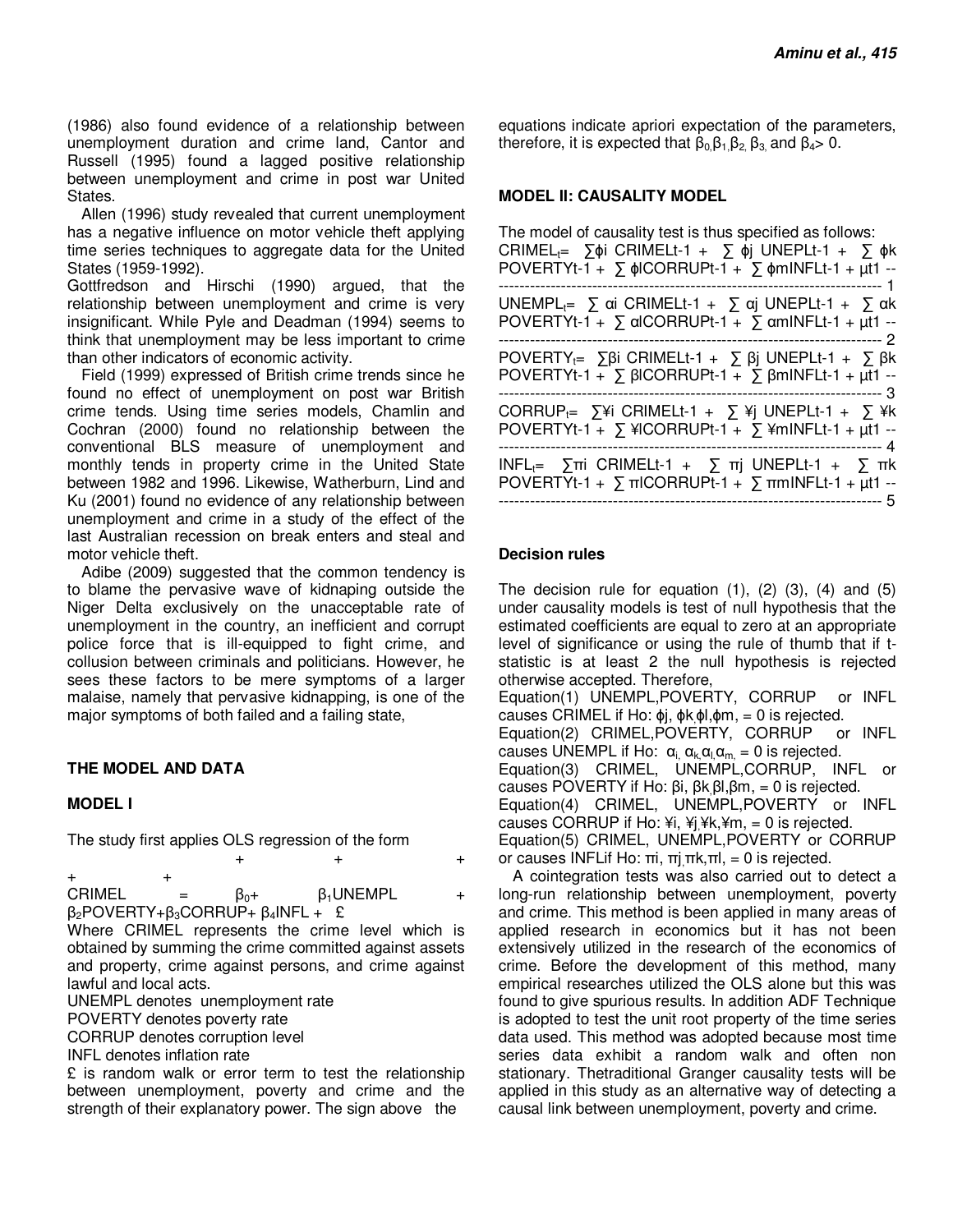#### **Table 1: Regression Results**

Dependent Variable: CRIMEL Method: Least Squares Sample: 1980 2009 Included observations: 30

| Variable                                                                                                                         | Coefficient                                                                      | Std. Error                                                                                                                           | t-Statistic                                                       | Prob.                                                                         |
|----------------------------------------------------------------------------------------------------------------------------------|----------------------------------------------------------------------------------|--------------------------------------------------------------------------------------------------------------------------------------|-------------------------------------------------------------------|-------------------------------------------------------------------------------|
| C<br><b>UNEMPL</b><br><b>POVERTY</b><br>CORRUP<br>INFL                                                                           | 12.45972<br>$-0.024474$<br>$-0.004965$<br>$-0.018054$<br>0.002915                | 0.182640<br>0.009107<br>0.003438<br>0.060952<br>0.001902                                                                             | 68.22013<br>$-2.687408$<br>$-1.444090$<br>$-0.296195$<br>1.532872 | 0.0000<br>0.0126<br>0.1611<br>0.7695<br>0.1379                                |
| R-squared<br>Adjusted R-squared<br>S.E. of regression<br>Sum squared resid<br>Log likelihood<br>F-statistic<br>Prob(F-statistic) | 0.598898<br>0.534722<br>0.177850<br>0.790766<br>11.97110<br>9.332070<br>0.000093 | Mean dependent var<br>S.D. dependent var<br>Akaike info criterion<br>Schwarz criterion<br>Hannan-Quinn criter.<br>Durbin-Watson stat |                                                                   | 12.05463<br>0.260734<br>$-0.464740$<br>$-0.231207$<br>$-0.390031$<br>1.023276 |

#### **Table 2.** Unit Root Test for Crime level(AT FIRST DIFFERENCE)

Null Hypothesis: D(CRIMEL) has a unit root Exogenous: Constant Lag Length: 0 (Automatic - based on SIC, maxlag=1)

|                                        |                      | t-Statistic            | Prob.* |
|----------------------------------------|----------------------|------------------------|--------|
| Augmented Dickey-Fuller test statistic |                      | -6.752331              | 0.0000 |
| Test critical values:                  | 1% level<br>5% level | -3.689194<br>-2.971853 |        |
|                                        | 10% level            | $-2.625121$            |        |

\*MacKinnon (1996) one-sided p-values.

By definition (Granger 1969), an economic series  $X_1$  is said to "Granger cause" Y if changes  $X_1$  precede changes in Y since the future cannot predict the past. Basically, Granger causality measures precedence and information content.

The data on crime used in this study are the total number of offences per 100,000 total population. The data was taken from the annual abstract of statistics a publication of the Federal office of Statistics of Nigeria and statistical bulletin a publication of central bank of Nigeria. The CLEEN Foundation (2009) classified all crimes reported into three; crime against property, crime against persons, and crime against lawful and local acts. Table one shows the descriptive statistics for the crime variable used.

Annual, national level data from period ranging from 1986 -2012 are used in this study. The data on unemployment rate and poverty rate was also taken from statistical bulletin of the central bank of Nigeria for the same period.

Poor data quality is a problem for crime studies because the records from the police can be expected to understate true criminal activity by a relatively large margin (Nilsson and Agell, (2003).

#### **RESULT AND DISCUSSION**

Table 1 contains multiple regression results for crime, unemployment, poverty, corruption and inflation in Nigeria. The results indicate that the coefficient of POVERTY, CORRUP, and INFL are found to be statistically insignificant while the coefficient of UNEMPL and the constant are found to be statistically significant.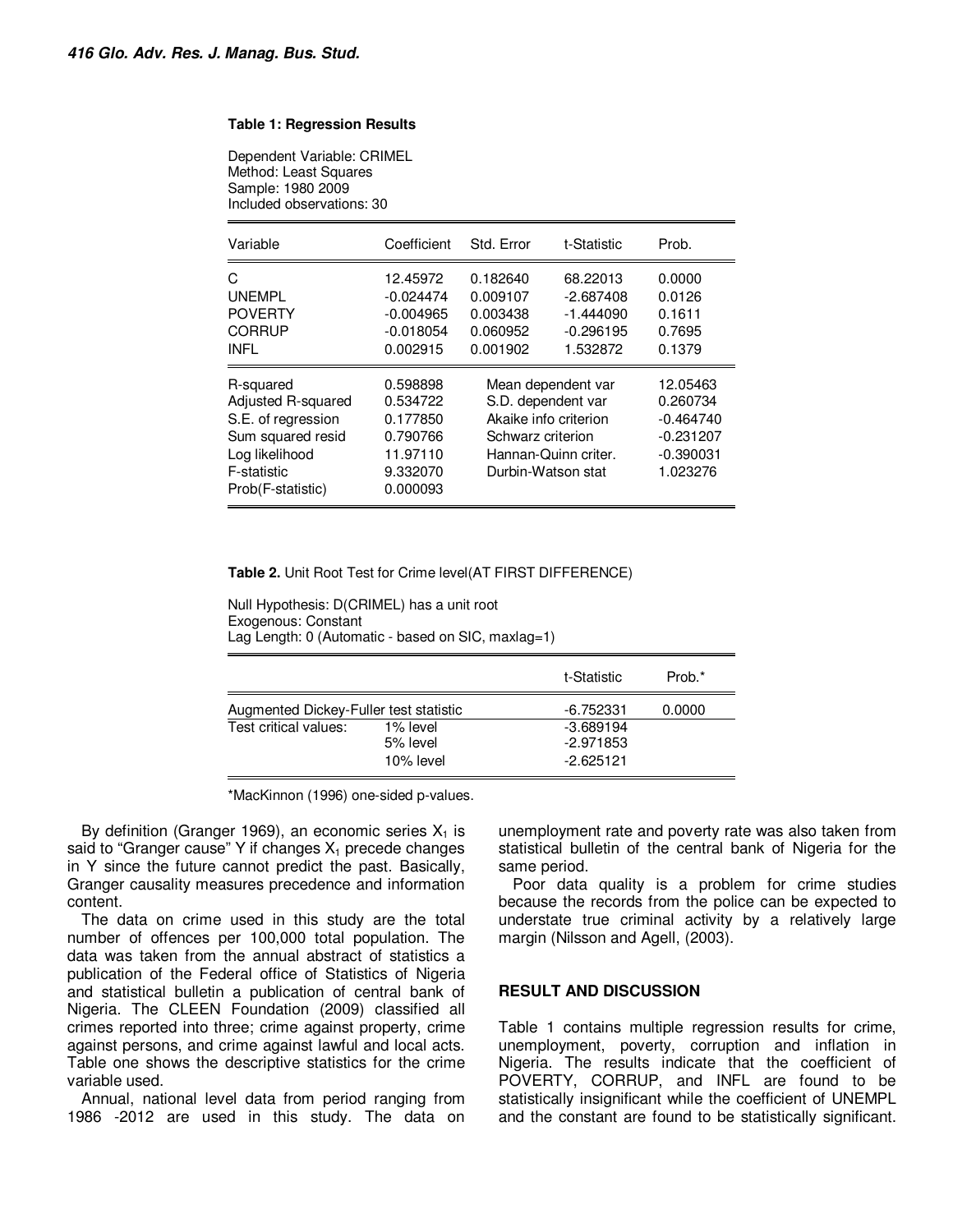#### **Table 3.** Unit Root Test for Unemployment (AT FIRST DIFFERENCE)

Null Hypothesis: D(UNEMPL) has a unit root Exogenous: Constant Lag Length: 0 (Automatic - based on SIC, maxlag=1)

|                                        |           | t-Statistic | Prob.* |
|----------------------------------------|-----------|-------------|--------|
| Augmented Dickey-Fuller test statistic |           | -6.537189   | 0.0000 |
| Test critical values:                  | 1% level  | $-3.689194$ |        |
|                                        | 5% level  | $-2.971853$ |        |
|                                        | 10% level | $-2.625121$ |        |

\*MacKinnon (1996) one-sided p-values.

**Table 4.** Unit Root Test for Poverty (AT FIRST DIFFERENCE)

Null Hypothesis: D(POVERTY) has a unit root Exogenous: Constant Lag Length: 0 (Automatic - based on SIC, maxlag=1)

|                                        |                                   | t-Statistic                             | Prob.* |
|----------------------------------------|-----------------------------------|-----------------------------------------|--------|
| Augmented Dickey-Fuller test statistic |                                   | -10.88376                               | 0.0000 |
| Test critical values:                  | 1% level<br>5% level<br>10% level | $-3.689194$<br>-2.971853<br>$-2.625121$ |        |

\*MacKinnon (1996) one-sided p-values.

**Table 5.** Unit Root Test for Corruption (AT FIRST DIFFERENCE)

Null Hypothesis: D(CORRUP) has a unit root Exogenous: Constant Lag Length: 0 (Automatic - based on SIC, maxlag=1)

|                                        |           | t-Statistic | Prob.* |
|----------------------------------------|-----------|-------------|--------|
| Augmented Dickey-Fuller test statistic |           | $-9.841226$ | 0.0000 |
| Test critical values:                  | 1% level  | $-3.689194$ |        |
|                                        | 5% level  | $-2.971853$ |        |
|                                        | 10% level | $-2.625121$ |        |

\*MacKinnon (1996) one-sided p-values.

Precisely, the coefficient of POVERTY, CORUUP, and INFL are found to be statistically insignificant at 16.11.percent, 76.95percent, and 13.79percent level respectively as indicated by their probability values of 0.1611, 0.7695, and 0.1379 respectively. The coefficient of UNEMPL and constant are found to be statistically significant at 5 per cent and 1percent level respectively as indicated by their probability values of 0.0126, and 0.0000 respectively. The coefficient of INFL is rightly signed (positive) and consistent with the theory, while the coefficients of UNEMPL, POVERTY and CORRUP are not rightly singed, hence is not consistence with theoretical expectation. The regression results implies that 1 per cent change in INFL raises CRIMEL by 0.002915 while 1 per cent change in UNEMPL, POVERTY and CORRRUP reduces CRIMEL by 0.0245units, 0.005units, and 0.181units respectively. The F-statistics value of 9.3321, which measure the joint effects of the explanatory variables, found to be significant at 1 per cent as indicated by the corresponding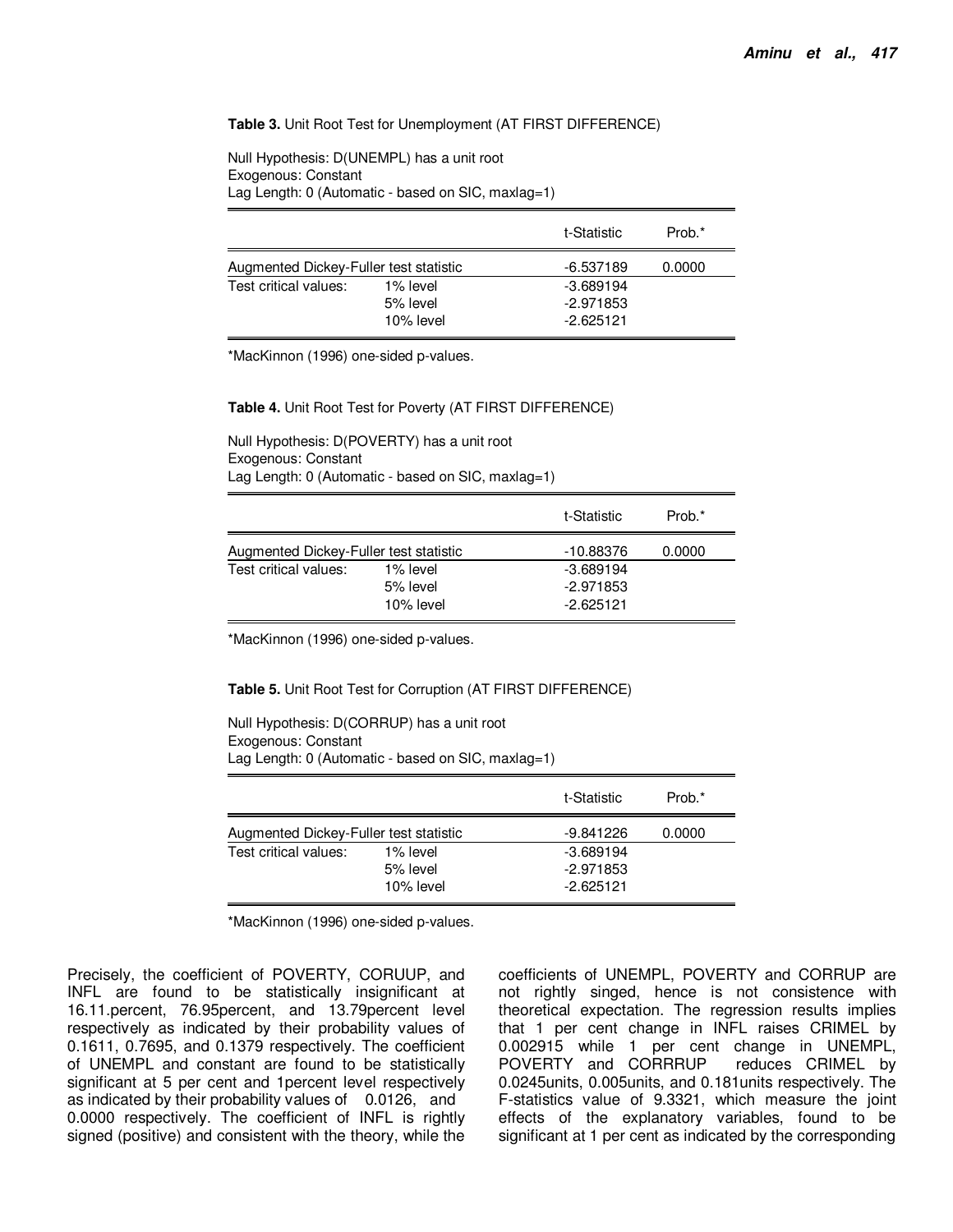#### **Table 6.** Unit Root Test for Inflation (AT level)

Null Hypothesis: INFL has a unit root Exogenous: Constant Lag Length: 0 (Automatic - based on SIC, maxlag=1)

|                                        |           | t-Statistic | Prob.* |
|----------------------------------------|-----------|-------------|--------|
| Augmented Dickey-Fuller test statistic |           | $-2.896696$ | 0.0580 |
| Test critical values:                  | 1% level  | $-3.679322$ |        |
|                                        | 5% level  | $-2.967767$ |        |
|                                        | 10% level | $-2.622989$ |        |

\*MacKinnon (1996) one-sided p-values.

**Table 7.** Unit Root Test for Inflation (AT FIRST DIFFERENCE)

Null Hypothesis: D(INFL) has a unit root Exogenous: Constant Lag Length: 1 (Automatic - based on SIC, maxlag=1)

|                                        |                                   | t-Statistic                               | Prob.* |
|----------------------------------------|-----------------------------------|-------------------------------------------|--------|
| Augmented Dickey-Fuller test statistic |                                   | -5.388721                                 | 0.0002 |
| Test critical values:                  | 1% level<br>5% level<br>10% level | $-3.699871$<br>$-2.976263$<br>$-2.627420$ |        |

\*MacKinnon (1996) one-sided p-values.

#### **Table 8.** CORRELATION MATRIX

|                | <b>CRIMEL</b> | <b>UNEMPL</b> | <b>POVERTY</b> | <b>CORRUP</b> | INFL       |
|----------------|---------------|---------------|----------------|---------------|------------|
| CRIMFI         |               | $-0.70443$    | $-0.45543$     | -0.61497      | 0.482722   |
| UNFMPL         | -0.70443      |               | 0.310437       | 0.671491      | $-0.44455$ |
| <b>POVERTY</b> | $-0.45543$    | 0.310437      |                | 0.626752      | -0.10838   |
| CORRUP         | -0.61497      | 0.671491      | 0.626752       |               | -0.33032   |
| INFL           | በ 482722      | $-0.44455$    | -0.10838       | -0.33032      |            |

probability value 0.0000093. This implies that the variables of the model are jointly, statistically significant and can significantly jointly affect crime level in Nigeria.

The  $R^2$  value of 0.5989 implies that 59.89 per cent of the total variation in crime level in Nigeria was explained by unemployment, poverty, corruption and inflation. Coincidentally, the goodness of fit of the regression remained high after adjusting for the degree of freedom as indicated by the adjusted  $R^2$  ( $R^2$  = 0.5347 or 53.47%). The R-Square suggested that not only the included variables of the model that affect crime in Nigeria, but there are other variables, although their influence is higher than those variables not captured in the model. The Durbin-Watson statistics (1.0233) in table 1 is higher than  $R^2$  (0.5889) indicating that the model is nonspurious. The Durbin-Watson statistics 1.0233 is very low and less than 2 indicating the presence of/or positive

autocorrelation. This provides the bases for conducting unit root test.

The results of unit root test in tables 2, 3, 4, 5, and 6 revealed that INFL is stationary at level (d(0) and at 10 per cent level. While CRIMEL, UNEMPL, POVERTY, and CORRUP are stationary at first difference  $(d(1))$ ; precisely at both 1 per cent ,5 per cent and 10 per cent level as indicated in table 2, 3, 4, and 5. INFL is stationary at level and at 10percent which is indicated by ADF results in table 6 at 10 per cent less than the critical values in negative direction. The ADF value for INFL is - 2.8967 and the critical values are -3.6793, -2.9678 and - 2.6230 at 1, 5, and 10 per cent respectively; the probability value also confirmed that INFL is stationary at 10 per cent as indicated by its value of 0.0580. Table 7 shows that INFL is stationary at first difference and at 1 per cent, 5 per cent and 10 per cent level as indicated by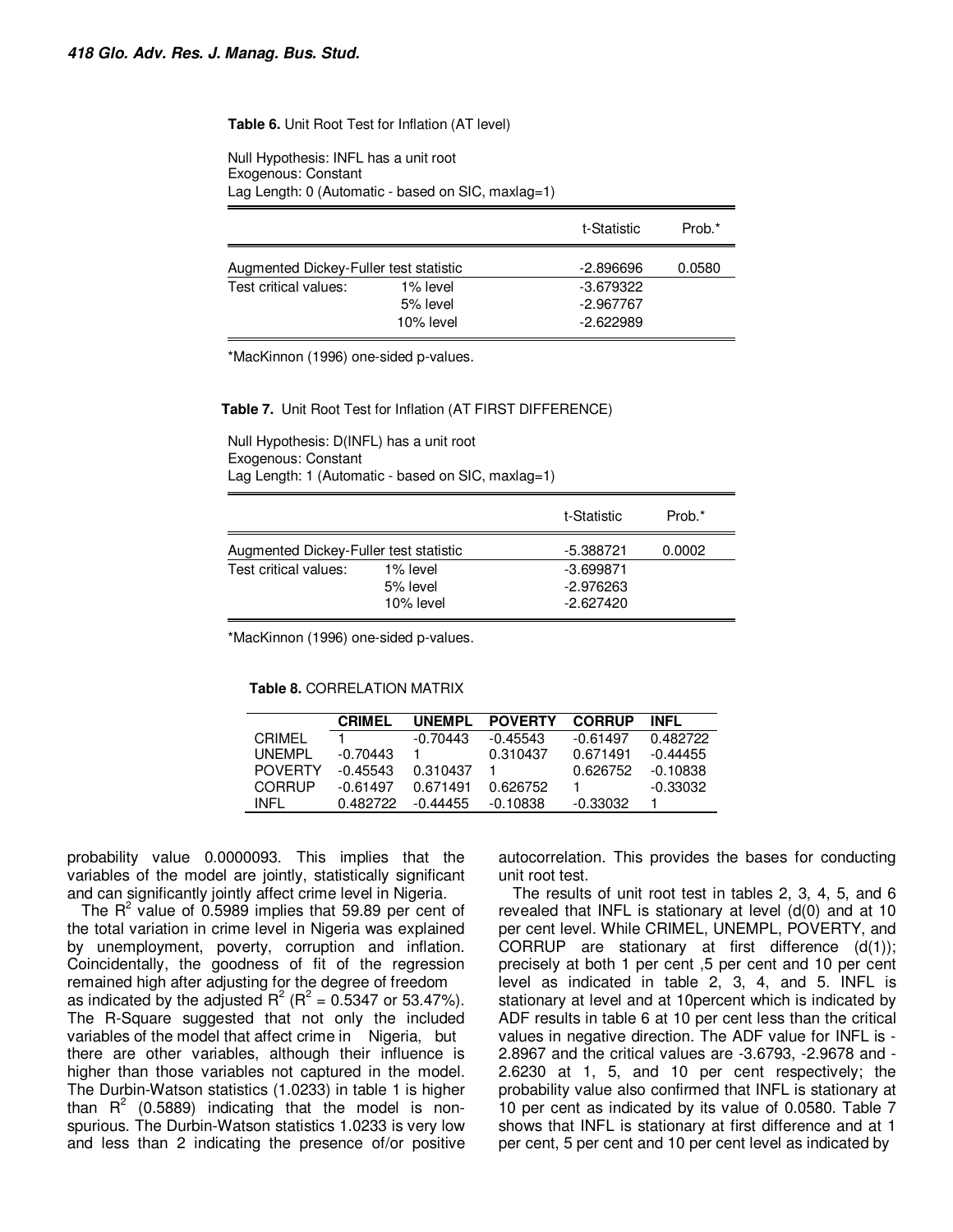|                 | <b>CRIMEL</b> | <b>UNEMPL</b> | <b>POVERTY</b> | <b>CORRUP</b> | <b>INFL</b> |
|-----------------|---------------|---------------|----------------|---------------|-------------|
| Mean            | 12.05463      | 7.823333      | 52.89667       | 0.830667      | 21.96333    |
| Median          | 12.08742      | 6.3           | 54             | 0.665         | 12.8        |
| Maximum         | 12.44308      | 19.7          | 81.2           | 2.7           | 72.8        |
| Minimum         | 11.37243      | 1.8           | 32             | 0             | 4.7         |
| Std. Dev.       | 0.260734      | 5.228416      | 12.59755       | 0.912117      | 19.46919    |
| <b>Skewness</b> | $-0.602745$   | 0.75486       | 0.314751       | 0.55593       | 1.223984    |
| Kurtosis        | 2.903502      | 2.2805        | 2.320406       | 1.909057      | 3.163076    |
| Jarque-Bera     | 1.82815       | 3.496168      | 1.072653       | 3.032985      | 7.523928    |
| Probability     | 0.400887      | 0.174107      | 0.584893       | 0.21948       | 0.023238    |
| Sum             | 361.639       | 234.7         | 1586.9         | 24.92         | 658.9       |
| Sum Sq. Dev.    | 1.971484      | 792.7537      | 4602.25        | 24.12679      | 10992.43    |
| Observations    | 30            | 30            | 30             | 30            | 30          |

**Table 9.** DESCRIPTIVE STATISTICS (JARQUE-BERA NORMARLITY TEST)

# **Table 10: Pairwise Granger Causality Tests**

Date: 07/23/13 Time: 17:35 Sample: 1980 2009 Lags: 2

| Null Hypothesis:                             | Obs | F-Statistic | Prob.  |
|----------------------------------------------|-----|-------------|--------|
| UNEMPL does not Granger Cause CRIMEL         | 28  | 1.19000     | 0.3223 |
| CRIMEL does not Granger Cause UNEMPL         |     | 1.90790     | 0.1711 |
| POVERTY does not Granger Cause CRIMEL        | 28  | 4.43937     | 0.0234 |
| CRIMEL does not Granger Cause POVERTY        |     | 0.19049     | 0.8278 |
| CORRUP does not Granger Cause CRIMEL         | 28  | 4.89382     | 0.0170 |
| CRIMEL does not Granger Cause CORRUP         |     | 2.14760     | 0.1396 |
| INFL does not Granger Cause CRIMEL           | 28  | 1.18860     | 0.3227 |
| CRIMEL does not Granger Cause INFL           |     | 2.05105     | 0.1515 |
| POVERTY does not Granger Cause UNEMPL        | 28  | 1.52386     | 0.2391 |
| <b>UNEMPL does not Granger Cause POVERTY</b> |     | 1.81857     | 0.1848 |
| CORRUP does not Granger Cause UNEMPL         | 28  | 5.69061     | 0.0098 |
| UNEMPL does not Granger Cause CORRUP         |     | 1.97329     | 0.1618 |
| <b>INFL does not Granger Cause UNEMPL</b>    | 28  | 1.22879     | 0.3112 |
| UNEMPL does not Granger Cause INFL           |     | 1.39380     | 0.2683 |
| CORRUP does not Granger Cause POVERTY        | 28  | 0.30996     | 0.7365 |
| POVERTY does not Granger Cause CORRUP        |     | 0.37756     | 0.6897 |
| INFL does not Granger Cause POVERTY          | 28  | 1.55922     | 0.2317 |
| POVERTY does not Granger Cause INFL          |     | 0.90059     | 0.4202 |
| INFL does not Granger Cause CORRUP           | 28  | 2.14222     | 0.1402 |
| CORRUP does not Granger Cause INFL           |     | 2.43750     | 0.1096 |

their critical values greater than the ADF value in negative direction. This is also confirming by its probability value of 0.0002 in table 7. 0.0002 in Table 8 represents the correlation coefficients for the variables under consideration. The result revealed that crime level in Nigeria was negatively correlated with unemployment, poverty and corruption, and positively correlated with inflation rate. This implies that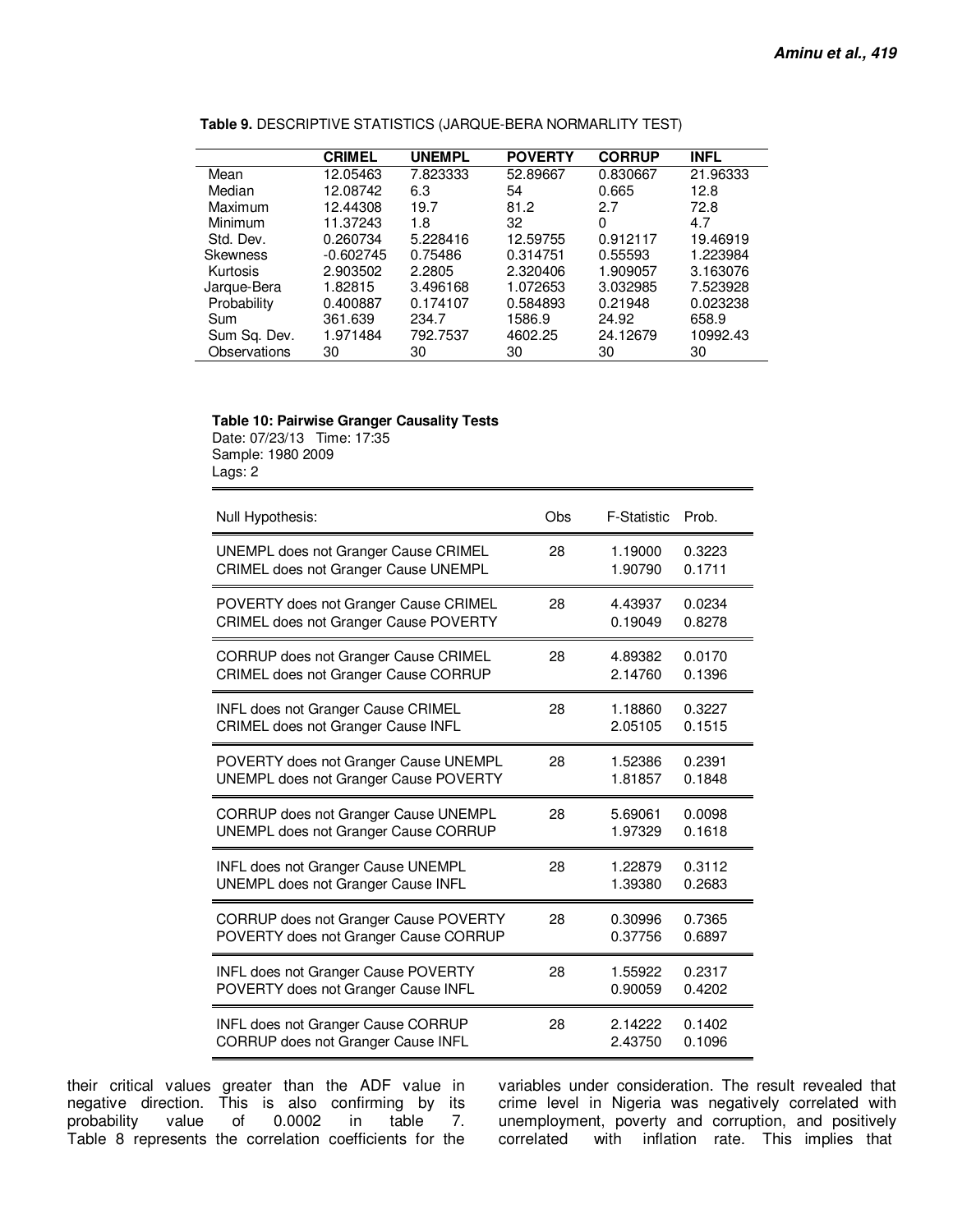#### **Table 11 :STABILITY TEST**

Chow Breakpoint Test: 1999 Null Hypothesis: No breaks at specified breakpoints Varying regressors: All equation variables Equation Sample: 1980 2009

| F-statistic           | 4.775290 | Prob. $F(5,20)$     | 0.0049 |
|-----------------------|----------|---------------------|--------|
| Log likelihood ratio  | 23.56936 | Prob. Chi-Square(5) | 0.0003 |
| <b>Wald Statistic</b> | 23.87645 | Prob. Chi-Square(5) | 0.0002 |

asunemployment, poverty, and corruption increases crime level decreases and vice-versa, while increase inflation, increase crime level. The result further indicates that crime level and unemployment were 70.44 per cent negatively correlated, crime level and poverty were 45.54 per cent negatively correlated, crime level and corruption were 61.50 per cent negatively correlated, and crime level and inflation were 48.27 per cent positively correlated.

The result of descriptive statistics in table 9 indicated all the variables of the model have residuals normally distributed as indicated by their Jarque- Bera values greater than zero and their probability values very high, implying acceptance of the null hypothesis of normality of the residuals of the variables.

The results of causality are contained in table 10. The results revealed that two-way causation existed between crime level (CRIMEL) and corruption (CORRUP) and also inflation (INFL) and corruption (CORRUP). The result also indicated a one-way causation between crime level (CRIMEL) and inflation (INFL), between corruption (CORRUP) and unemployment (UNEMPL), and between poverty and crime level (CRIMEL). The causation runs from crime level to inflation, from corruption to unemployment and from poverty to crime level respectively. The result further indicates no causation between poverty and unemployment, between crime level and unemployment, between inflation and unemployment, between corruption and poverty, and between inflation and poverty.

The Chow breakpoint test is contained in table 11. 1999 was assumed to be the break period because of its significant in the politics of the country. The null hypothesis of no breakpoints is rejected 5 per cent level as indicated by F-statistics value of 4.7753 and the probability value of 0.005. This implies that crime level in Nigeria is not stable over the years, especially with the advent of democratic dispensation.

Table 1 in appendix represent Chow forecast test. The Chow forecast test shows that the breakpoint may change the parameters of the model and their impact on crime level in the country. The OLS result of the test revealed that poverty and inflation impacted positively on crime level, while unemployment and corruption impacted negatively on crime level in the country.

# **CONCLUSION AND RECOMMENDATIONS**

This paper investigates the relationship between crime level, unemployment rate, poverty rate, corruption level and inflation rate in Nigeria. The properties of time series variables were examined through the application of Augmented Dickey-Fuller technique in testing the unit root property of the series and Granger causality test of causation between the variables. The results of the OLS revealed that unemployment, poverty and corruption impacted negatively on crime level, while inflation rate impacted positively on crime level in the Nigeria. The results of unit root suggest that all the variables in the model are stationary. Inflation is stationary at level but at 10 per cent while crime level, unemployment, poverty, and corruption are stationary at first difference. The results of Causality suggested no causation between unemployment and crime level, one-way causation between poverty and crime level, two-way causation between corruption and crime level, and two-way causation between corruption and inflation, one-way causation also existed between corruption and unemployment. The result further indicates no causation between poverty and unemployment, inflation and unemployment, corruption and poverty, as well as between inflation and poverty.This paper found that, there is a link between crime level, unemployment, poverty, corruption and inflation; but even if people were unemployed, poor and corrupt, criminality may not be that high, but when the cost of living which is determined by inflation is high, crime level become high. Therefore, this paper recommends that concerted effort be made by policy makers to reduce crime level in the country by formulating a robust monetary and fiscal policies aiming at ensuring price stability. Policy makers should also take step to reducing unemployment, poverty, and corruption because they may be inimical to economic growth.

## **REFERENCES**

- Adibe J (2009). Pervasive Kidnapping in Nigeria: Symptom of a Failing State? An article pasted on www.hollerafrica.com. Retrieved on 7<sup>th</sup> of January 2011.
- Andres, Anthonio R (2002). "Crime in Spain: An empirical investigation" manuscript available on the (http.//www.sam.sdu.dk/jtl/sider/adveco/Antonio.pd)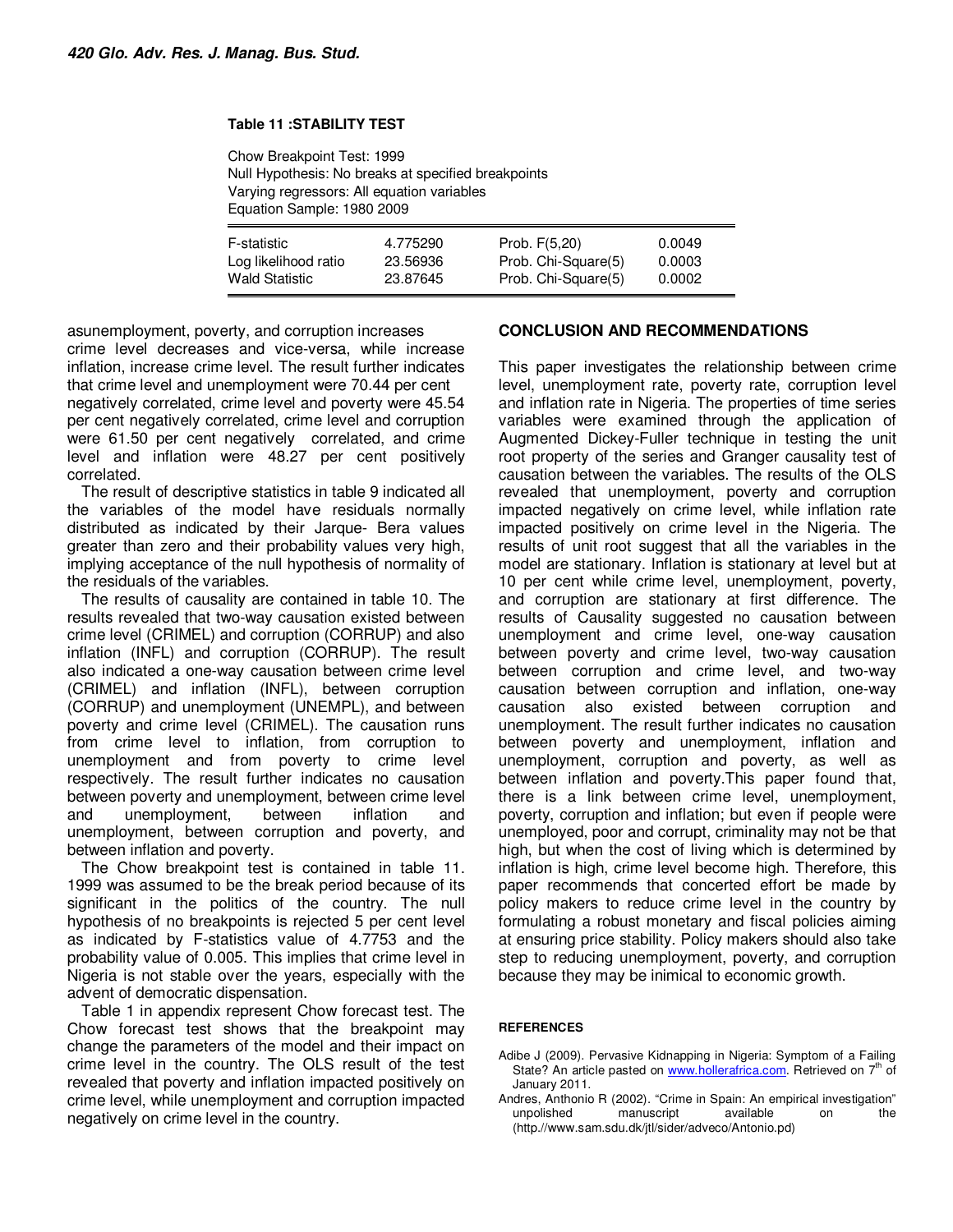- Becker G (1965). "Crime and Punishment: An Economic Approach" journal of political economy Vol. 76.
- Chiricos T (1987). Rates of unemployment and crime: an analysis of aggregate research evidence, social problem 34. CLEEN Foundation: http://www.cleen.org
- Field S (1999). Trends in Crime and their Interpretation in Fougere, D. Kramarz F &Pouget, J. A paper presented at the role of schools in Crime prevention conference. Melbourne.
- Fougere D, Kramarz F, Pouget J (2003). Crime and unemployment in France. A paper presented at the role of schools in crime prevention conference. Melbourne.
- Franca A (2012). ''Rethinking Crimes and Violent Behaviour in Nigeria: An Appraisal of the Challenges and Solutions.British Journal of Arts and Social Sciences. Vol. 8 (11),pp213-221
- Good D, Pirog-Good, Sickles R (1986). An analysis of Youth Crime and Employment paterns, Journal of qualitative criminology 2
- Gordon DM (1973). ''Capitalism, Class, and Crime in America''.Crime and Delinquency, 19 (April), pp163-186.
- Gottfedson M, Hirschi T (1990). A general Theory of Crime Standford, Califonia.
- Gould E, Weinberg B, Mustard D (2002). Crime Rates and Local Labour Market Opportunities in the United States; 1979-1997, Review of Economics and Statistics 84.
- Granger CWJ (1969).Investigating causal relationships by econometric models and cross spectral methods.Econometrica, 17(2): 424-438.
- Pyle K, White R (1999). Crime and Business Cycle in post-war Britain.British journal of criminology 34.
- Rapheal S, Winter-Ebmer (2001). identifying the effect of unemployment on crime, Journal of law and economic 41.
- Thornberry T, and Christenson (1984). Unemployment and criminal involvement: an investigation of reciprocal causal structures. American Sociological Review 56.
- Weatherburn D, Lind, Ku S (2001). The Short Run Effect Economic Theories" in Joshua Dressler (editor), Encyclopedia of crime and justice Gale Group
- Witte A, Witt R (2001). ''Crime Causation: Economic Theories,'' in Joshua Dressler (editor), Encyclopedia of Crime and Justice. Gale Group.